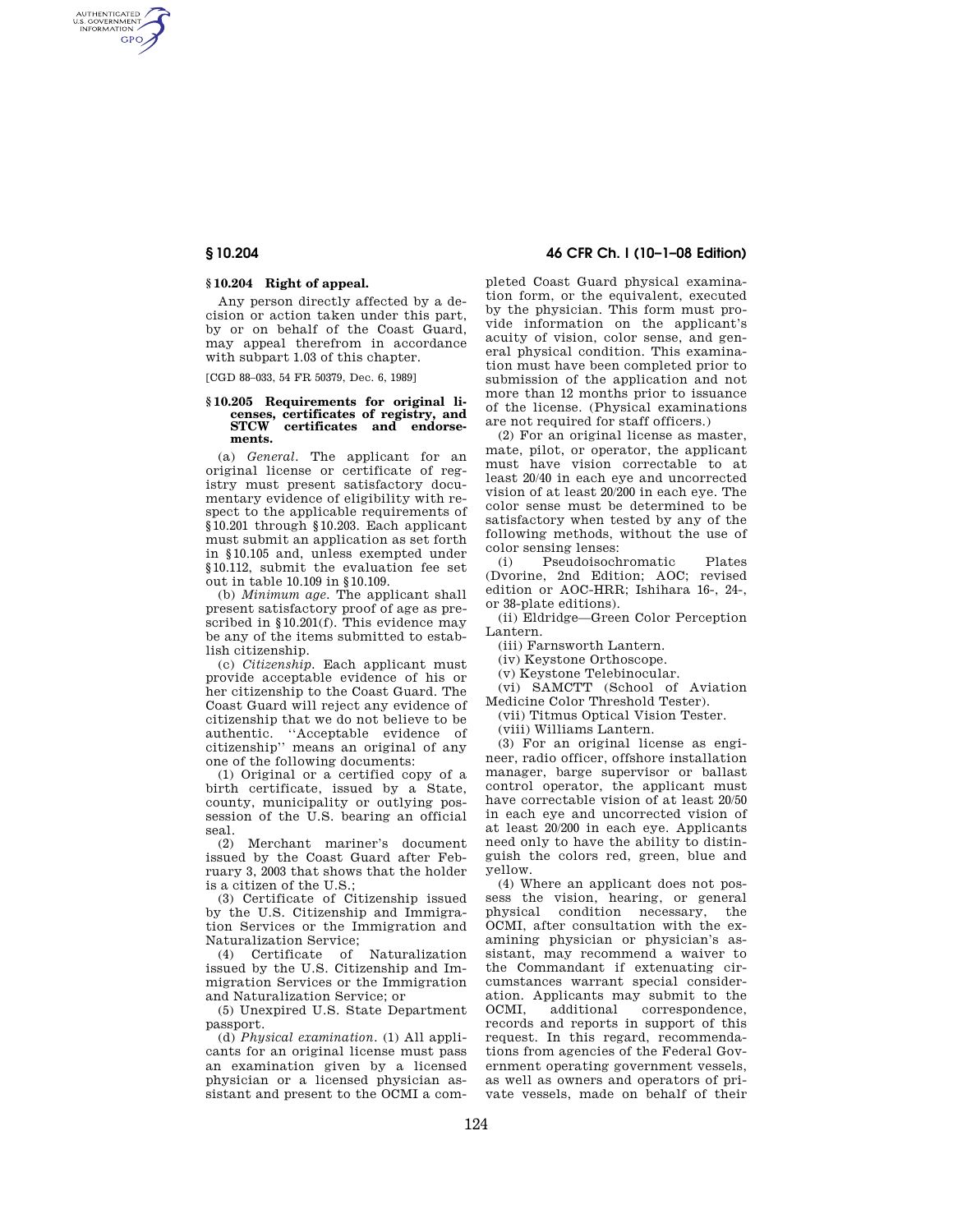## **Coast Guard, DHS § 10.205**

employees, will be given full consideration. Waivers are not normally granted to an applicant whose corrected vision in the better eye is not at least 20/ 40 for deck licenses or 20/50 for engineer licenses.

(e) *Experience or training.* (1) All applicants for original licenses and certificates of registry shall present to the OCMI, letters, discharges, or other documents certifying the amount and character of their experience and the names, tonnage and horsepower of the vessels on which acquired. The OCMI must be satisfied as to the authenticity and acceptability of all evidence of experience or training presented. Certificates of discharge are returned to the applicant. The OCMI shall note on the application that service represented by these documents has been verified. All other documentary evidence of service, or authentic copies thereof, are filed with the application. A license is not considered as satisfactory evidence of any qualifying experience.

(2) No original license or certificate of registry may be issued to any naturalized citizen on less experience in any grade or capacity than would have been required of a citizen of the United States by birth.

(3) Experience and service acquired on foreign vessels is creditable for establishing eligibility for an original license, subject to evaluation by the OCMI to determine that it is a fair and reasonable equivalent to service acquired on merchant vessels of the United States, with respect to grade, tonnage, horsepower, waters, and operating conditions. An applicant who has obtained qualifying experience on foreign vessels shall submit satisfactory documentary evidence of such service (including any necessary translation into English) in the forms prescribed by paragraph (e)(1) of this section.

(4) No applicant for an original license who is a naturalized citizen, and who has obtained experience on foreign vessels, will be given an original license in a grade higher than that upon which he or she has actually served while acting under the authority of a foreign license.

(f) *Character check and references.* (1) Each applicant for an original license shall submit written recommendations

concerning the applicant's suitability for duty from a master and two other licensed officers of vessels on which the applicant has served. For a license as engineer or as pilot, at least one of the recommendations must be from the chief engineer or licensed pilot, respectively, of a vessel on which the applicant has served. For a license as engineer where service was obtained on vessels not carrying a licensed engineer and for a license as master or mate (pilot) of towing vessels, the recommendations may be by recent marine employers with at least one recommendation from a master, operator, or person in charge of a vessel upon which the applicant has served. For a license as offshore installation manager, barge supervisor, or ballast control operator, at least one recommendation must be from an offshore installation manager of a unit on which the applicant has served. Where an applicant qualifies for a license through an approved training school, one of the character references must be an official of that school. For a license for which no commercial experience may be required, such as: Master or mate 25–200 gross tons, operator of uninspected passenger vessels, radio officer or certificate of registry, the applicant may have the written recommendations of three persons who have knowledge of the applicant's suitability for duty.

(2) The OCMI may review the criminal record check of each applicant for an original license or certificate of registry according to the procedures set forth in §10.201(h).

(3) A person may apply for an original license, or license of a different type, while on probation as a result of administrative action under part 5 of this chapter. The offense for which the applicant was placed on probation will be considered in determining his or her fitness to hold the license applied for. A license issued to an applicant on probation will be subject to the same probationary conditions as were imposed against the applicant's other license or merchant mariner's document. An applicant may not take an examination for a license during any period when a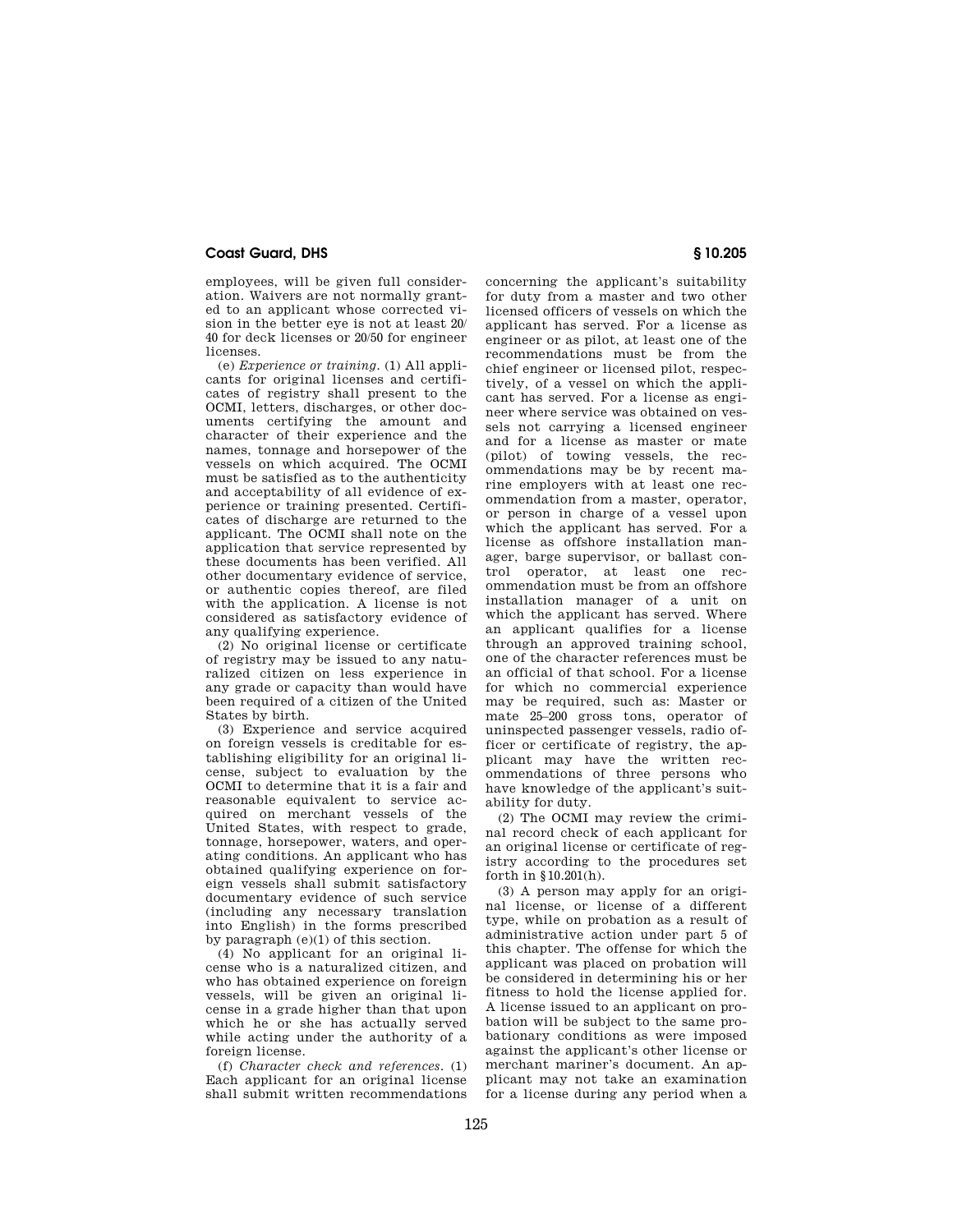suspension without probation or a revocation is effective against the applicant's currently held license or merchant mariner's document, or while an appeal from these actions is pending.

(4) In the event a license or certificate of registry has already been issued when information about the applicant's habits of life and character is brought to the attention of the OCMI, if such information warrants the belief that the applicant cannot be entrusted with the duties and responsibilities of the license or certificate of registry issued, or if such information indicates that the application for the license or certificate of registry was false or incomplete, the OCMI may notify the holder in writing that the license or certificate of registry is considered null and void, direct the holder to return it to the OCMI, and advise the holder that, upon return of the license or certificate of registry, the appeal procedures of §10.204 of this part apply.

(g) *Firefighting certificate.* Applicants for the licenses in the following categories must present a certificate of completion from a firefighting course of instruction which has been approved by the Commandant. The course must meet both the basic and advanced sections of the International Maritime Organization's (IMO) Resolution A.437 (XI) *Training of Crews in Firefighting.*  The course must have been completed within five years before the date of application for the license requested.

(1) Master's license for service on vessels of 200 gross tons or less in ocean service.

(2) All master or mate's licenses for over 200 gross tons.

(3) All licenses for master or mate of towing vessels for ocean service.

(4) All licenses on mobile offshore drilling units.

(5) All engineer's licenses.

(h) *First aid and cardiopulmonary resuscitation (CPR) course certificates.* All applicants for an original license or certificate of registry, except as provided in §§10.429, 10.456, and 10.467 of this part, must present to the OCMI:

(1) A certificate indicating completion of a first aid course within the past 12 months from:

(i) The American National Red Cross *Standard First Aid and Emergency Care*  or *Multi-media Standard First Aid*  course;

(ii) A Coast Guard approved first aid training course; or,

(iii) A course the OCMI determines meets or exceeds the standards of the American Red Cross courses; and,

(2) A currently valid certificate of completion of a CPR course from:

(i) The American National Red Cross;

(ii) The American Heart Association; (iii) A Coast Guard approved CPR training course; or,

(iv) A course the OCMI determines meets or exceeds the standards of the American Red Cross or American Heart Association courses.

(i) *Professional Examination.* (1) When the OCMI finds the applicant's experience and training to be satisfactory and the applicant is eligible in all other respects, the OCMI will authorize the examination in accordance with the following requirements:

(i) Any applicant for a deck or engineer license limited to vessels not exceeding 500 gross tons, or a license limited to uninspected fishing-industry vessels, may request an oral-assisted examination in lieu of any written or other textual examination. If there are textual questions that the applicant has difficulty reading and understanding, the OCMI will offer the oralassisted examination. Each license based on an oral-assisted examination is limited to the specific route and type of vessel upon which the applicant obtained the majority of service.

(ii) The general instructions for administration of examinations and the lists of subjects for all licenses appear in Subpart I of this part. The OCMI will place in the applicant's file a record indicating the subjects covered.

(2) When the license application of any person has been approved, the applicant should take the required examination as soon as practicable. If the applicant cannot be examined without delay at the office where the application is made, the applicant may request that the examination be given at another office.

(3) The qualification requirements for *radar observer* are contained in §10.480.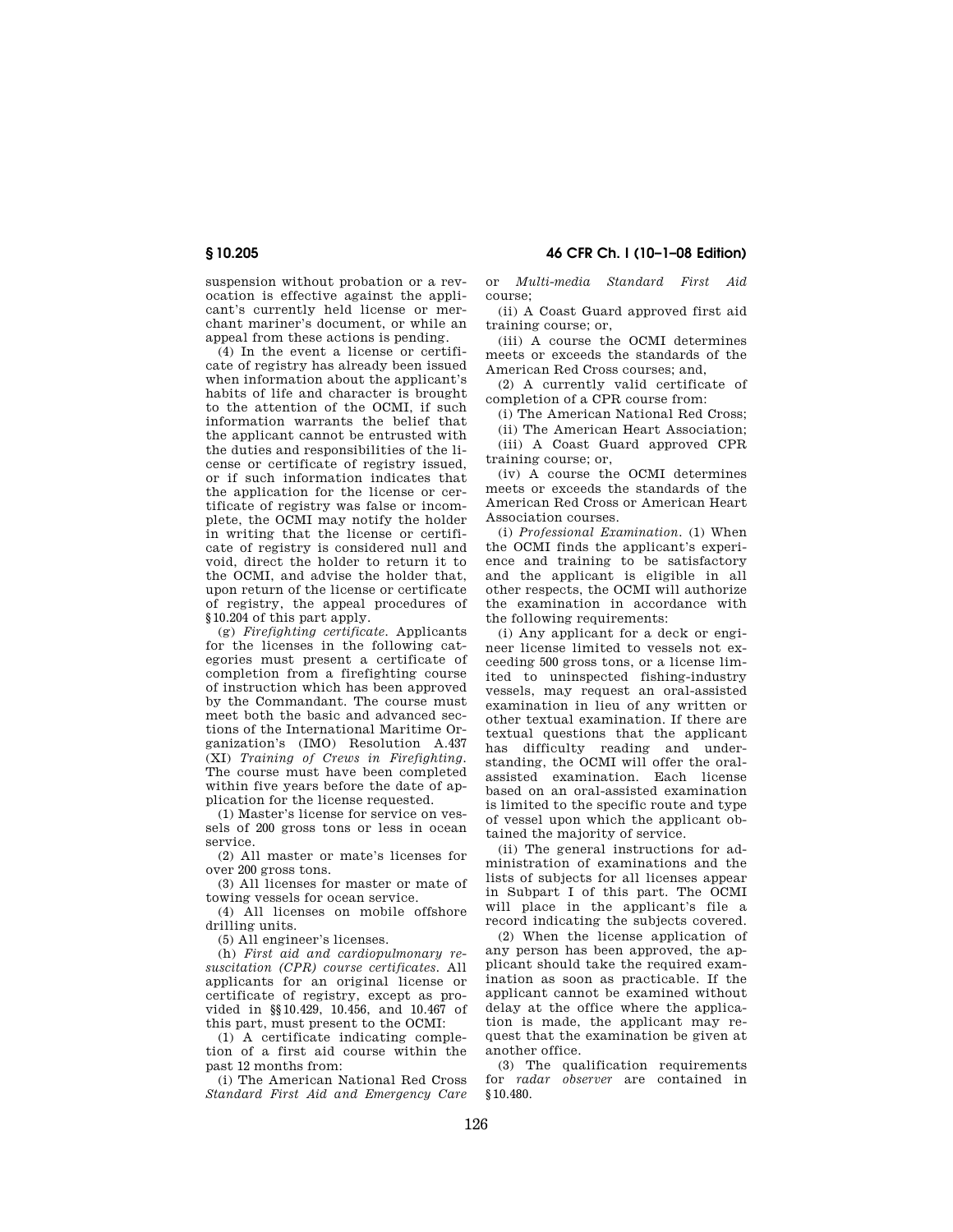## **Coast Guard, DHS § 10.205**

(4) An examination is not required for a license as radio officer or a certificate of registry.

(j) *Chemical testing for dangerous drugs.* To obtain a license or certificate of registry each applicant shall produce evidence of having passed a chemical test for dangerous drugs or of qualifying for an exception from testing in §16.220 of this subchapter. An applicant who fails a chemical test for dangerous drugs will not be issued a license or certificate of registry.

(k) *National Driver Register.* Each applicant for an original license or certificate of registry shall consent to an NDR check under §10.201(i).

(l) *Basic safety training or instruction.*  Except as provided in §10.202, an STCW certificate or endorsement will be issued only when the candidate provides evidence of having achieved or, if training has been completed, having maintained the minimum standards of competence for the following 4 areas of basic safety within the previous 5 years upon assessment of a practical demonstration of skills and abilities:

(1) Personal survival techniques as set out in table A-VI/1-1 of the STCW Code (incorporated by reference in §10.102).

(2) Fire prevention and fire-fighting as set out in table A-VI/1-2 of the STCW Code (also incorporated by reference in §10.102).

(3) Elementary first aid as set out in table A-VI/1-3 of the STCW Code (also incorporated by reference in §10.102).

(4) Personal safety and social responsibilities as set out in table A-VI/1-4 of the STCW Code (also incorporated by reference in §10.102).

(m) *Competence in the use of Automatic Radar-Plotting Aids (ARPA).* (1) Subject to paragraph (m)(2) of this section, and except as otherwise provided in §10.202, each candidate for an STCW certificate as master or mate for service on vessels in ocean or near-coastal service, shall present a certificate of completion from an approved course or from accepted training on an ARPA simulator. The course or training must be sufficient to establish that the applicant is competent to maintain safe navigation through the proper use of ARPA, by correctly interpreting and analyzing the information obtained

from that device and taking into account both the limitations of the equipment and the prevailing circumstances and conditions. The simulator used in the course or training must meet or exceed the performance standards established under STCW Regulation I/12 of the 1995 Amendments.

(2) Training and assessment in the use of ARPA are not required for mariners serving exclusively on vessels not fitted with ARPA. However, when any mariner so serving has not completed it, his or her STCW certificate or endorsement will be endorsed to indicate this limitation.

(n) *Certificate for operator of radio in the Global Maritime Distress and Safety System (GMDSS).* (1) Subject to paragraph (n)(2) of this section, and except as otherwise provided by §10.202, each candidate for an STCW certificate as master or mate for service in vessels in ocean or near-coastal service, shall present—

(i) A certificate for operator of radio in the GMDSS issued by the Federal Communication Commission (FCC); and

(ii) A certificate of completion from a Coast Guard-approved or accepted course for operator of radio in the GMDSS or from another approved or accepted program of training and assessment covering the same areas of competence. The course or program must be sufficient to establish that the applicant is competent to perform radio duties on a vessel participating in the GMDSS and meets the standard of competence under STCW Regulation  $IV/2$ .

(2) Paragraph (n)(1) of this section does not apply to a candidate intending to serve only as a pilot, or intending to serve only on vessels not required to comply with the provisions of the GMDSS in Chapter IV of the Convention for the Safety of Life at Sea, 1974, as amended (SOLAS).

(3) Each candidate presenting a certificate described in paragraph (n)(1) of this section may have his or her STCW certificate suitably endorsed with his or her GMDSS qualification.

(o) *Procedures for bridge team work.*  Except as otherwise provided by §10.202, each candidate for an STCW